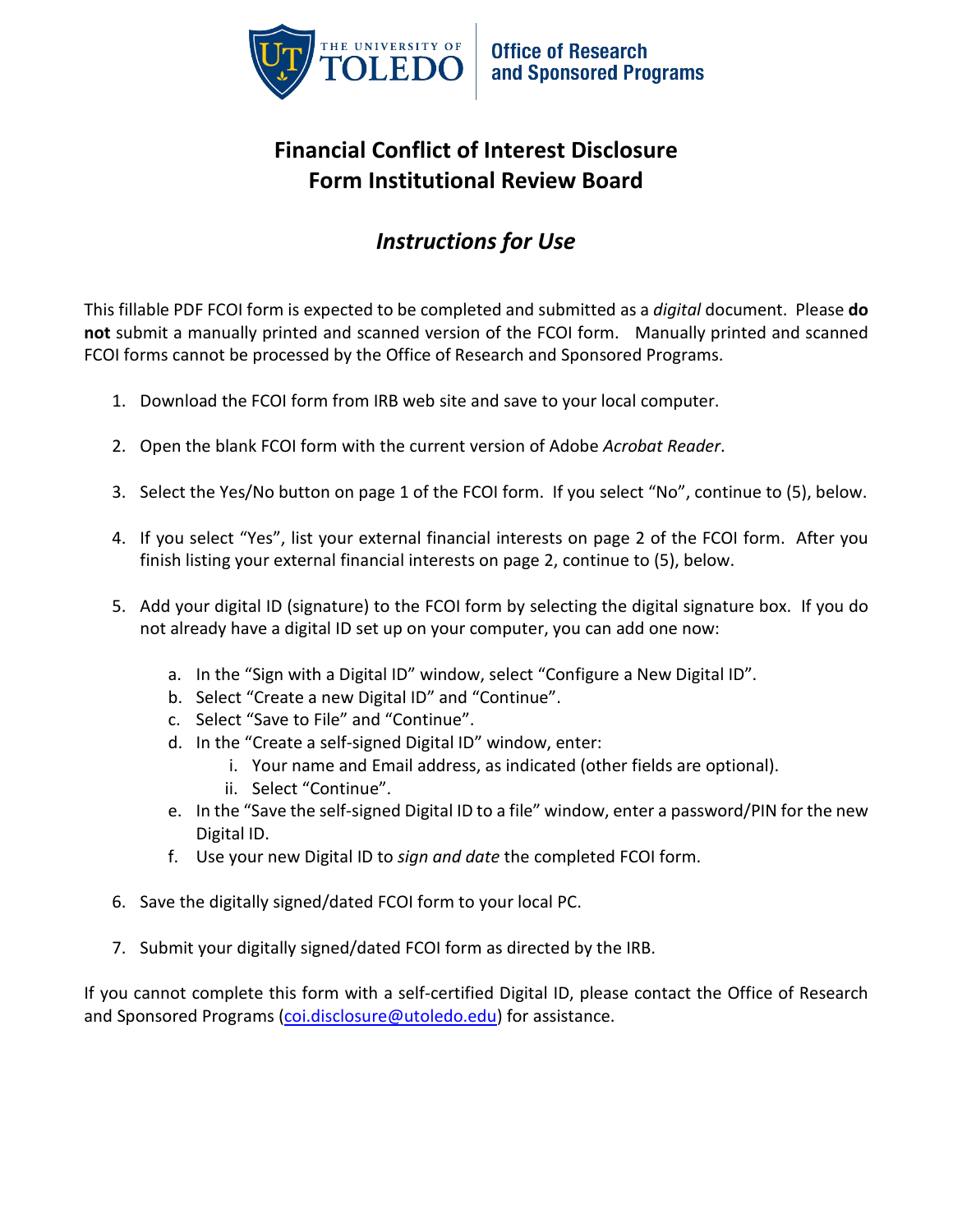

This form must be completed by each person listed on/being added to an IRB study and submitted to the IRB for **Unsponsored (unfunded) Studies** and **Internally Sponsored Studies** to assess actual or perceived external financial conflicts of interest.

This form must also be completed by personnel involved with **Sponsored (funded) Studies** who *do not* have a University login ID (UTAD username).

This form is *not* IRB study specific. It can be submitted to the IRB for multiple studies, as needed. Disclosures made on this form are valid for one (1) year.

| Your Name:   |  |
|--------------|--|
|              |  |
| Your E-mail: |  |

## **Part 1 – Financial Disclosure**

**() Yes**  $\binom{1}{k}$  No Do you, your spouse, significant other, or dependent children have or have had within the past twelve (12) months financial interests in an *external* entity (company, non-profit, or public agency) with activities that are related to your institutional responsibilities? External financial interests include: salary, consulting fees, honoraria, paid authorships, equity interests in a for-profit company or entity (stocks, stock options, or other ownership interests), intellectual property rights (such as royalties for patents or copyrights) not paid by UT, and reimbursed or sponsored travel (except from US government agencies, or higher educational institutions in the US).

For more information on COI disclosures, please see UT policy #3364-70-01. If you have any questions about your required COI disclosure, contact us by e-mail at: [COI.Disclosure@utoledo.edu](mailto:COI.Disclosure@utoledo.edu)

If you checked "yes" above, please describe your external financial interests in Part 2 of this form.

Please add your digital signature below using Adobe *Acrobat Reader*.

| Your Digital Signature: |  |
|-------------------------|--|
|-------------------------|--|